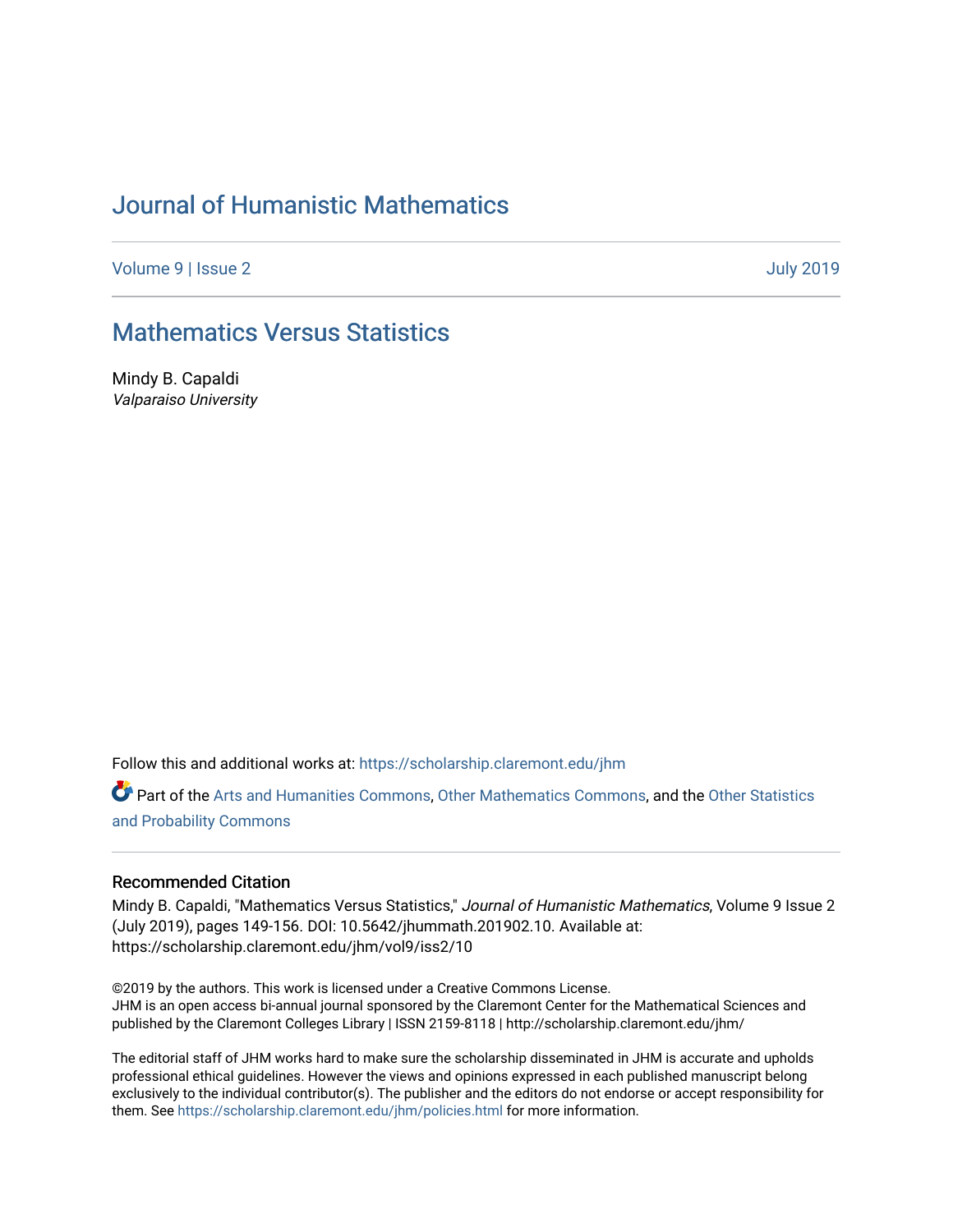# Mathematics Versus Statistics

Mindy B. Capaldi

Department of Mathematics and Statistics, Valparaiso University, Indiana, USA mindy.capaldi@valpo.edu

### Synopsis

Mathematics and statistics are both important and useful subjects, but the former has maintained prominence in the American education system. On the other hand, statistics is more prevalent in daily life and is an increasingly marketable subject to know. This article gives a personal history of one mathematician's bumpy road to learning and teaching statistics. Additionally, arguments for how and why to include statistics in the K-12 and college curricula are provided.

- $$ tions, generalizations, and abstractions}
- Statistics = {branch of mathematics: collection, analysis, interpretation, and presentation of masses of numerical data.}

These definitions, based off of those given by Merriam-Webster, indicate a clear relationship between statistics and mathematics:  $STAT \subset MATH$ . However, many statisticians would disagree with that conclusion. Cobb and Moore state, "Statisticians are convinced that statistics, while a mathematical science, is not a subfield of mathematics" [\[2,](#page-7-0) page 814]. Instead, statistics is viewed like other science discipline such as physics or chemistry, which make use of the tools and language of mathematics but are their own fields of study. So, who is right? Is statistics a branch of mathematics? Is statistics its own discipline? Does it matter?

I argue that it does matter. People, perhaps without realizing it, are bombarded with statistical information and conclusions on a daily basis. Whether one is looking at election predictions, a medical study, or a sports bracket,

[Journal of Humanistic Mathematics](http://scholarship.claremont.edu/jhm/) Volume 9 Number 2 (July 2019)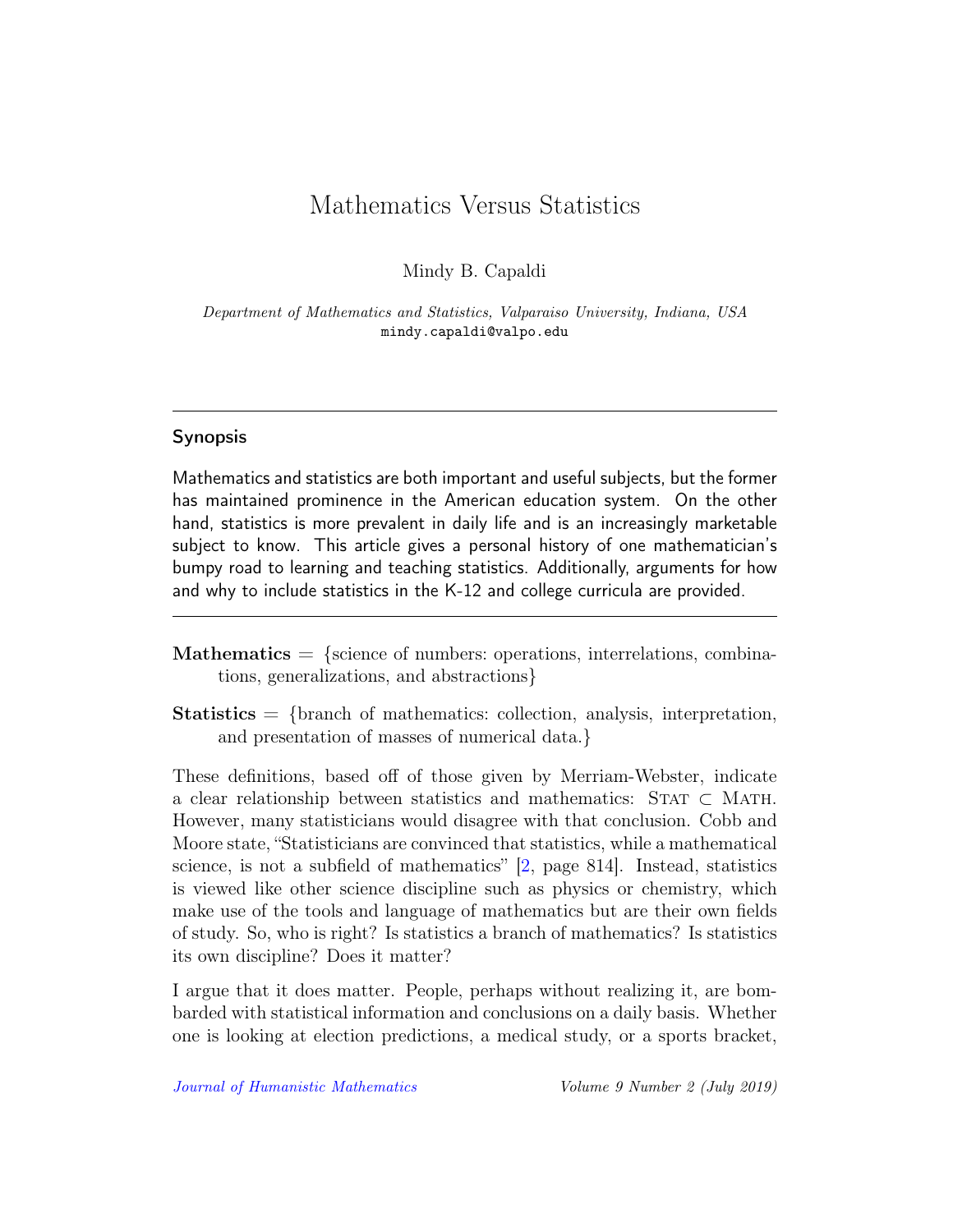statistics is the subject providing those results. The general population would benefit from a basic understanding of statistics, but many people never take a statistics class. On the other hand, everyone learns some mathematics and some science. Statistics should be taken, distinct from mathematics classes, at the K-12 and collegiate levels.

This paper is part reflective and part argumentative. As a trained theoretical mathematician, I tell the story of how I transitioned from teaching abstract mathematics to also teaching introductory statistics. I follow up with arguments of why and how statistics should be included in secondary and post-secondary curricula.

## A Mathematician's Path to Statistics

When it comes to mathematics people usually want to know "What is this useful for?". I never really cared about the answer to that question, though. In high school, college, and beyond, I enjoyed mathematics for its own sake. Solve for x? Sure, that sounds fun. Prove a theorem? Yes, please. Mathematics was a fun puzzle, and I was ready to put the pieces together.

Before the fall semester of my first year in college, I took a summer course in introductory statistics. I would say more about that experience, but honestly I do not remember what I learned. Fast forward through four years of undergraduate mathematics courses, with an emphasis on pure mathematics. It did not occur to me to take additional statistics courses.

In graduate school, I continued to study theoretical mathematics, although the program requirements forced me to take a few applied mathematics courses after the first year. However, I was not sure that a background in pure mathematics alone would make me an attractive job candidate in academia. Coming from a smaller high school and college, I wanted to teach at a small or mid-sized university. Faculty at such schools often have to teach a variety of classes outside of their specialty, perhaps including statistics. So, I found myself in a statistics classroom again.

These two graduate-level statistics courses had fill-in-the-blank notes and primarily multiple-choice exams. I came out of them knowing a good deal more statistics than I did going in, but not necessarily understanding the mathematics behind the formulas or all of the applications of the methods and tests. Very few examples in those courses used current events, elections,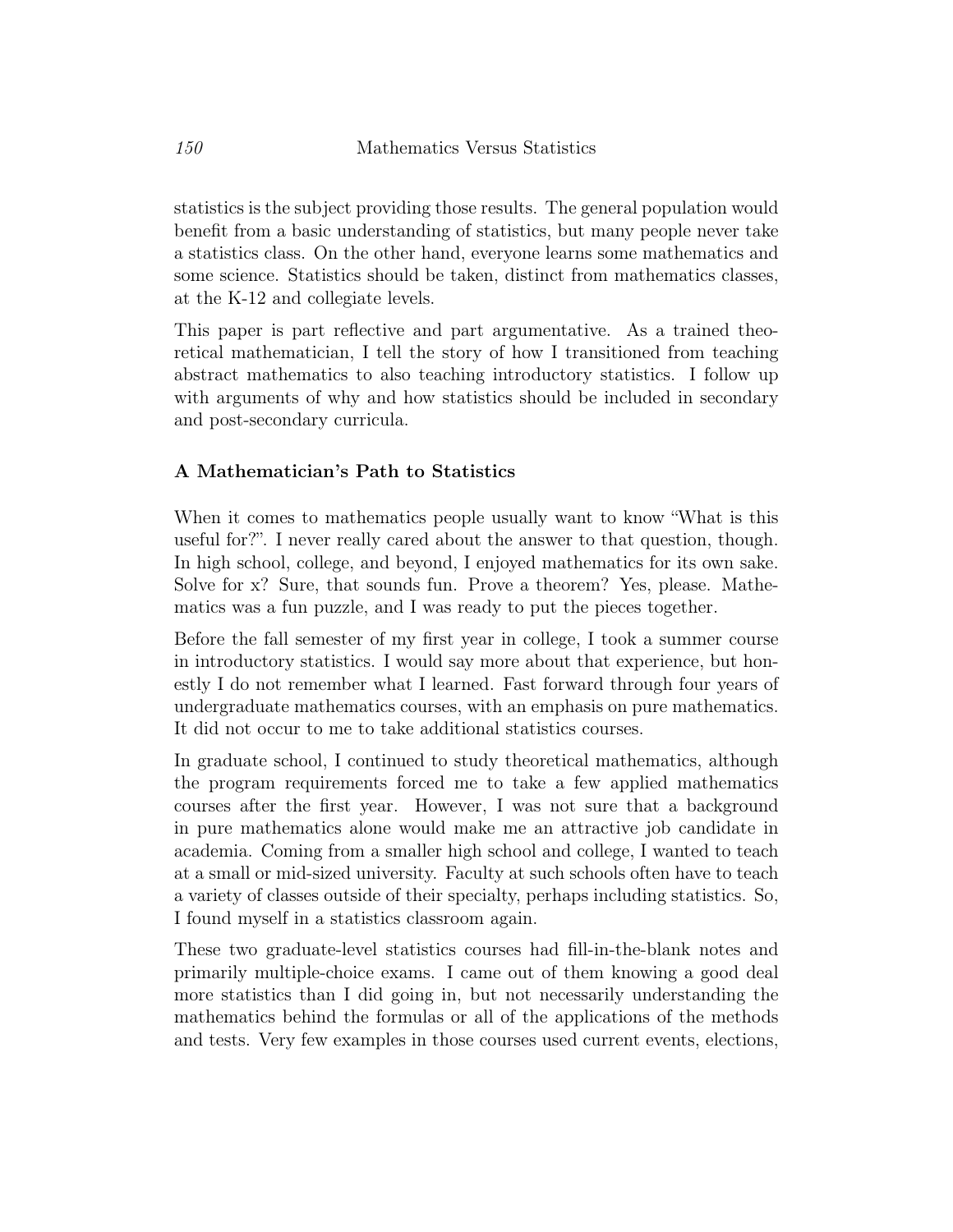sports, etc. As I delved into my final year of study, focusing on my dissertation in algebraic topology, I failed once again to use and retain the statistical knowledge I had gained.

Luckily, I did get a permanent position at a mid-sized Midwestern university. The university is small enough that I teach a range of classes, from Calculus and Finite Mathematics to Abstract Algebra and Topology. However, my department is large enough that I do not need to teach the applied upper-level mathematics courses. When my first sabbatical approached, I considered what I needed most for professional development and research. What I came up with was . . . more statistics.

After graduate school I changed research areas from topology to mathematics education and the Scholarship of Teaching and Learning (SoTL). Education research draws heavily on statistics. Unfortunately I had forgotten much of my graduate-level statistics. I had managed to get by through collaborating with others, and by using the basics I remembered about t-tests. This deficiency was hampering my research, though. I decided to make my sabbatical project re-learning, and learning more, statistics. I sat in on one of the department's 300-level STAT courses, turned in homework, and enjoyed being a student again.

Through this experience I finally appreciated how foundational statistics is for citizens who want to engage in news and society. One of the aspects of this latest course that made it great was the instructor's use of real data. Whether the data was from a class experiment or an outside data set, it was more interesting to analyze. We also had to write our conclusions and analyses in the context of the problem, forcing us to make connections to real-world applications. While taking the class, I was also finishing a research project. It was a wonderful experience to have a research question, realize that a statistical method/test from the course fit the question, and apply that knowledge successfully. Sometimes we would learn the right method in the same week I needed to use it. In my earlier statistics courses, I had missed making these connections to examples or problems that I found interesting.

Since my sabbatical plan was to learn more statistics, I was recruited to teach our introductory statistics course in the following semester. I was excited to share my newfound passion for statistics. My path to statistics was certainly non-linear. One could say it was not even functional.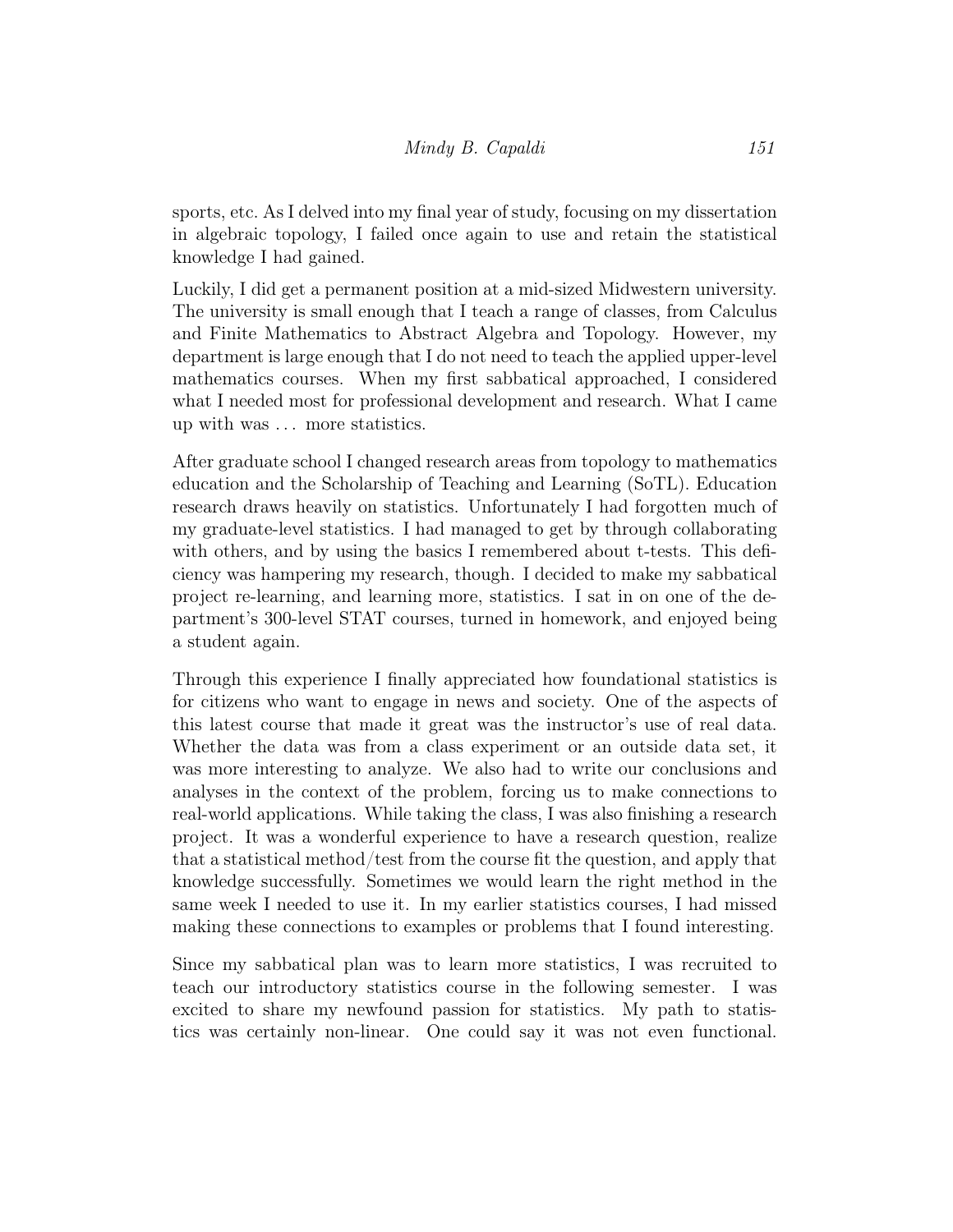However, my winding road brought me to the realization that while I think mathematics is beautiful and fundamental, I also think that statistics is essential.

#### The Place of Statistics in Education

#### K-12 Education

As a mathematics enthusiast, I do not need to be convinced that algebra and calculus are important subjects. However, in looking at employment trends we see a growing demand for statisticians.<sup>[1](#page-4-0)</sup> Additionally, there is a need for well-informed citizens. Rumsey [\[6\]](#page-7-1) describes statistical citizenship as "the ability to function as an educated person in today's age of information". I believe that the average high school student would be better served by learning statistics as opposed to more commonly taken mathematical subjects. As Arthur Benjamin says in a popular TED talk, "The mathematics curriculum is . . . building up towards one subject, and at the top of that pyramid is calculus . . . That is the wrong summit of the pyramid. The correct summit, that every high school graduate should know, should be statistics" [\[1\]](#page-7-2). For those that do not continue to college and/or a STEM field, knowing how to calculate the rate of change of a function is not essential. But to be able to understand the data, graphs, and analysis that are reported in the news, media, weather, sports, or business is an indispensable skill.

Historically, statistics has not been emphasized at the K-12 level. In the United States, statistics emerged as a distinct discipline in the 1940s and 1950s following expanded uses of the subject during the war years [\[7\]](#page-8-0). Personal computers further advanced the field, but it is still less prominent than other mathematical subjects such as geometry and calculus. In 2009, 11% of high school students in the US had taken a Statistics/Probability course, compared to 76% percent for Algebra II and 35% for pre-Calculus [\[9\]](#page-8-1).

Statistics is a growing field in primary education, in part due to many states' adoption of the Common Core State Standards (CCSS). These standards promote statistics and probability at the middle and high school levels [\[3\]](#page-7-3).

<span id="page-4-0"></span><sup>1</sup><http://www.worldofstatistics.org/employment-outlook/>, last accessed on July 12, 2019.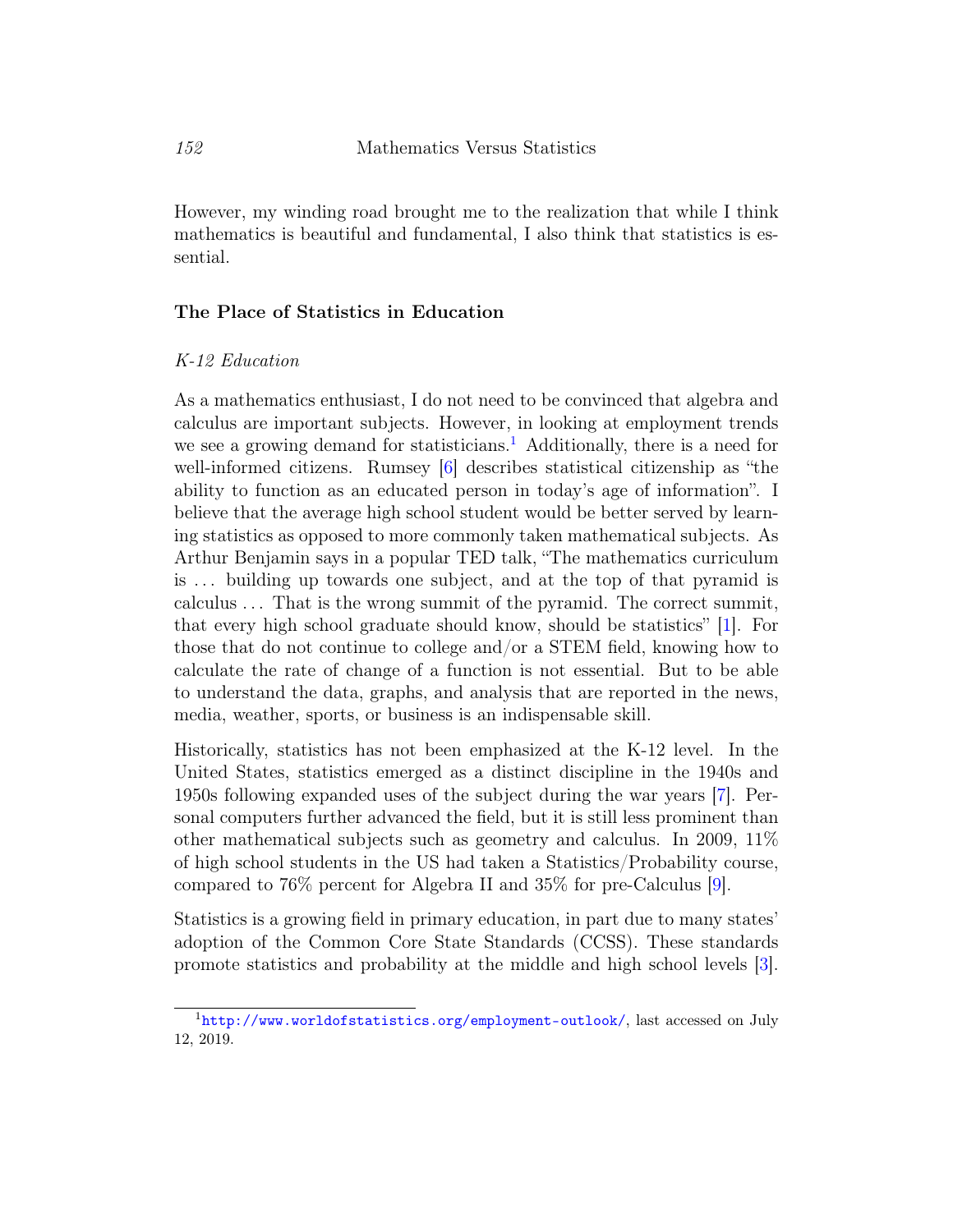CCSS treat statistics as a topic within the mathematics curriculum. Usiskin and Hall in [\[10\]](#page-8-2) discuss the advantages of mixing statistical ideas, such as linear regression, into mathematics courses. Since mathematics is going to be taught and tested, it makes sense to incorporate statistics when possible. On the other hand, these authors also recognize that statistics "has its own body of knowledge separate from mathematics," including sample selection, advanced data analysis, confidence levels/intervals, and so on [\[10,](#page-8-2) page 10].

Instead of being primarily imbedded into mathematics, statistics can be taught as a separate course, or within science and humanities courses. Ideally, both would happen. For example, in a History course studying the American Revolution, students could be presented with graphs contrasting the number/percentage of American lives lost in combat then (8000 soldiers) compared to other wars.<sup>[2](#page-5-0)</sup> It is a surprisingly low number, but the restriction of "combat" leaves out 17,000 other soldier deaths; there is also the context of total U.S. population size to consider. In this case, students could see that "facts" are not always what they seem. The Guidelines for Assessment and Instruction in Statistics Education (GAISE) recommendations for K-12 cover a variety of interesting examples, from obesity in America to growing radishes [\[4\]](#page-7-4). This sort of analysis would break down the silo of statistics, which I experienced as a student, and showcase the interdisciplinary nature of the subject.

#### Statistics in Higher Education

The current status of statistics in higher education is conflicted. From 2005 to 2010, the number of students who took an introductory statistics course in post-secondary education increased by 34.7% [\[5\]](#page-7-5). Statistics-heavy majors, such as Data Science, have also emerged. On the other hand, despite 30 years of recommendations from the Mathematical Association of America (MAA), most undergraduate programs in mathematics do not require (and often do not offer) an applied statistics course. The MAA's most recent Curriculum Guide (2015) claims that "such a course would serve the vast majority of our students far better than one additional theoretical math elective" [\[8,](#page-8-3) page 36]. This statement, akin to my belief that most high school graduates

<span id="page-5-0"></span><sup>2</sup>[https://en.wikipedia.org/wiki/United\\_States\\_military\\_casualties\\_of\\_war](https://en.wikipedia.org/wiki/United_States_military_casualties_of_war), , last accessed on July 12, 2019.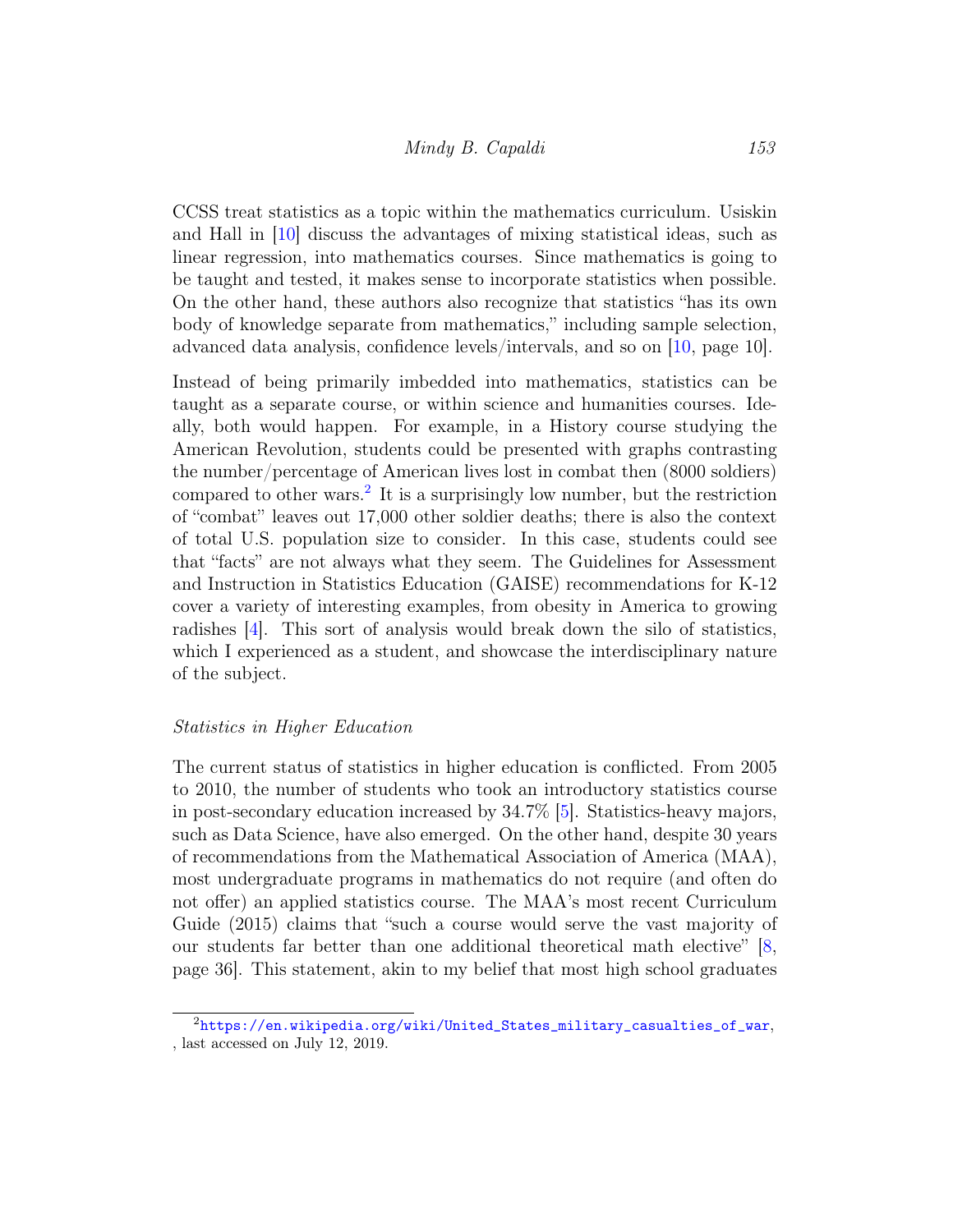need a statistics course over additional mathematics courses, underscores a distinction between mathematics and statistics and emphasizes the merit of exposure to the latter.

Although statistical theory has a mathematical foundation, there are different questions and details to consider. For example, the context of a problem influences the choice of data collection, measurement methods, and analysis. A statistics student must consider bias and extraneous variables. Answers are not always clear, as it can be a judgment call when looking at factors like strength of results or importance of outliers. Mathematics depends on deductive reasoning while statistical reasoning is more inductive. A college student taking calculus does not experience the same reasoning exercises since most problems in those courses are formulaic with specific solutions. But many situations in research and everyday life do not have clear-cut answers. People would profit from learning to deal with uncertainty, randomness, and data.

An introductory or applied statistics course is useful to students, but only if taught effectively. When real data is employed, students see benefits through: reading with understanding, recognizing patterns, identifying essential features, and applying appropriate methodologies [\[8\]](#page-8-3). Instructors, to make statistical education more meaningful, should "refrain from teaching our students merely how to follow recipes and should instead teach them how to really cook" [\[5,](#page-7-5) page 13].

As a student I experienced cut and dried statistics courses as well as investigative statistics with real data and I saw the advantages of the latter. There are many published resources available related to teaching statistics, but as a singular source the overarching ideas and suggestions are summarized in the GAISE  $(2016)$  report [\[5\]](#page-7-5).

### Conclusion

The title of this article, "Mathematics Versus Statistics", is perhaps a bit misleading. These subjects are not battling with each other. In fact, they complement each other. However, in the hierarchy of education, mathematics is currently the obvious winner. Every student learns mathematics. Many students learn a lot of mathematics. As the world becomes more data-driven and digital, we need to get to a point where every student also learns some statistics, if not a lot of the subject.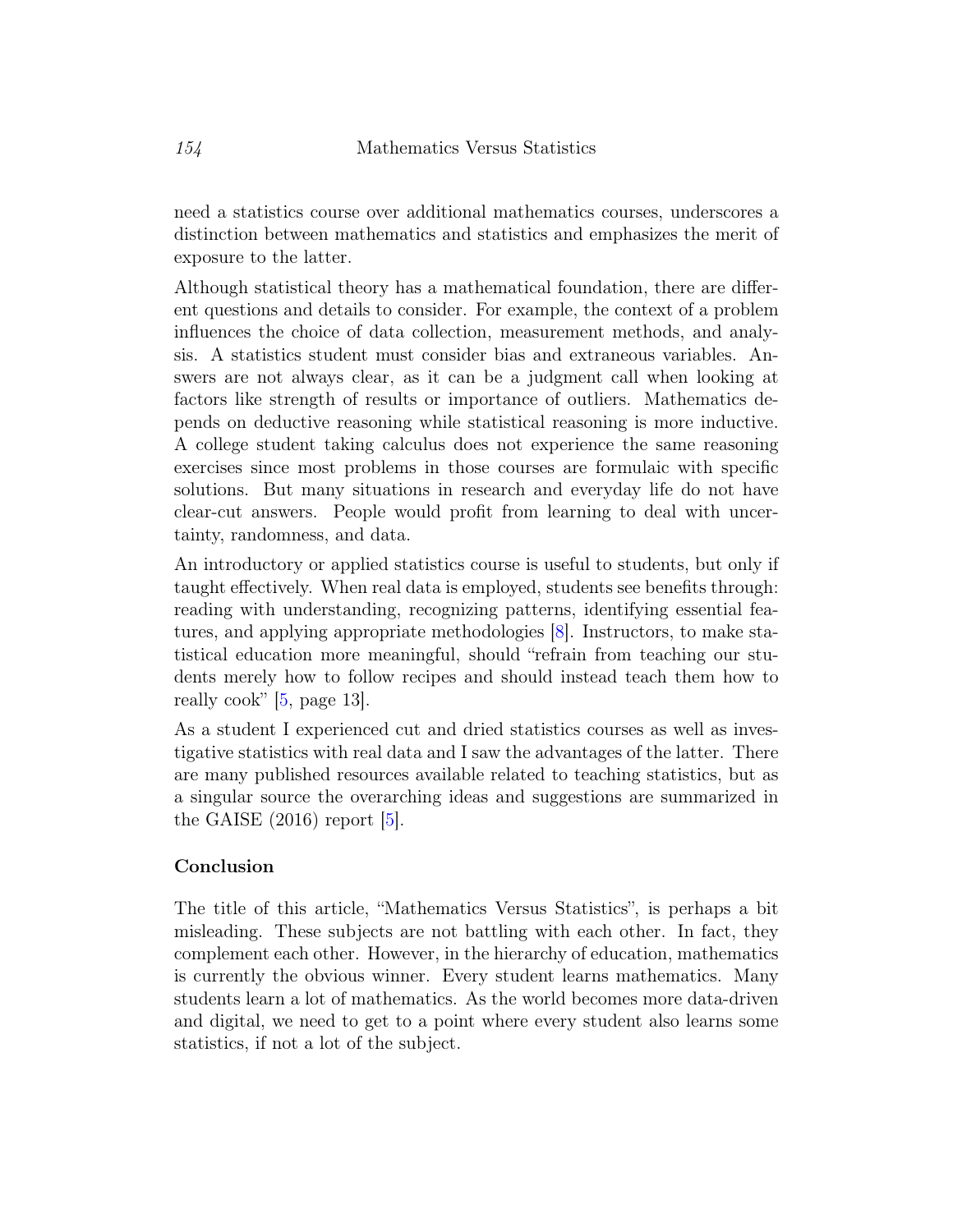Statistics is gaining prominence in high schools through the CCSS and in colleges through the growing number of majors requiring it. As I found as a student, though, simply taking a statistics course may not be enough. There are many resources and suggestions available to statistics educators, from data sets to specific exercises. Incorporating real data and interesting examples, whether into a separate statistics course or within the context of another subject, is a great way to expose students to the critical thinking skills required of statistical analysis. They can then use the skills in other courses, research, or simply everyday life.

### References

- <span id="page-7-2"></span>[1] Benjamin, A., Teach statistics before calculus!, TED Talk, February 2009, available online at [https://www.ted.com/talks/arthur\\_](https://www.ted.com/talks/arthur_benjamin_s_formula_for_changing_math_education) [benjamin\\_s\\_formula\\_for\\_changing\\_math\\_education](https://www.ted.com/talks/arthur_benjamin_s_formula_for_changing_math_education), last accessed on July 12, 2019.
- <span id="page-7-0"></span>[2] Cobb, G. W., & Moore, D. S., "Mathematics, Statistics, and Teaching", The American Mathematical Monthly, Volume 104 Number 9 (November 1997), pages 801–823. <https://doi.org/10.2307/2975286>
- <span id="page-7-3"></span>[3] Common Core State Standards Initiative, Common Core State Standards, 2010. Available at <http://www.corestandards.org/>, last accessed on July 12, 2019.
- <span id="page-7-4"></span>[4] Franklin, C., Kader, G., Mewborn, D., Moreno, J., Peck, R., Perry, M., & Scheaffer, R., Guidelines for Assessment and Instruction in Statistics Education Reports, American Statistical Association, Alexandria, VA, 2007. Available at [http://www.amstat.org/asa/education/](http://www.amstat.org/asa/education/Guidelines-for-Assessment-and-Instruction-in-Statistics-Education-Reports.aspx) [Guidelines-for-Assessment-and-Instruction-in-Statistics-Educ](http://www.amstat.org/asa/education/Guidelines-for-Assessment-and-Instruction-in-Statistics-Education-Reports.aspx) [ation-Reports.aspx](http://www.amstat.org/asa/education/Guidelines-for-Assessment-and-Instruction-in-Statistics-Education-Reports.aspx), last accessed on July 12, 2019.
- <span id="page-7-5"></span>[5] GAISE College Report ASA Revision Committee, Guidelines for Assessment and Instruction in Statistics Education College Report 2016, 2016. Available at <http://www.amstat.org/education/gaise>, last accessed on July 12, 2019.
- <span id="page-7-1"></span>[6] Rumsey, Deborah J., "Statistical Literacy as a Goal for Introductory Statistics Courses", Journal of Statistics Education, Volume 10 Number 3 (2002). <https://doi.org/10.1080/10691898.2002.11910678>